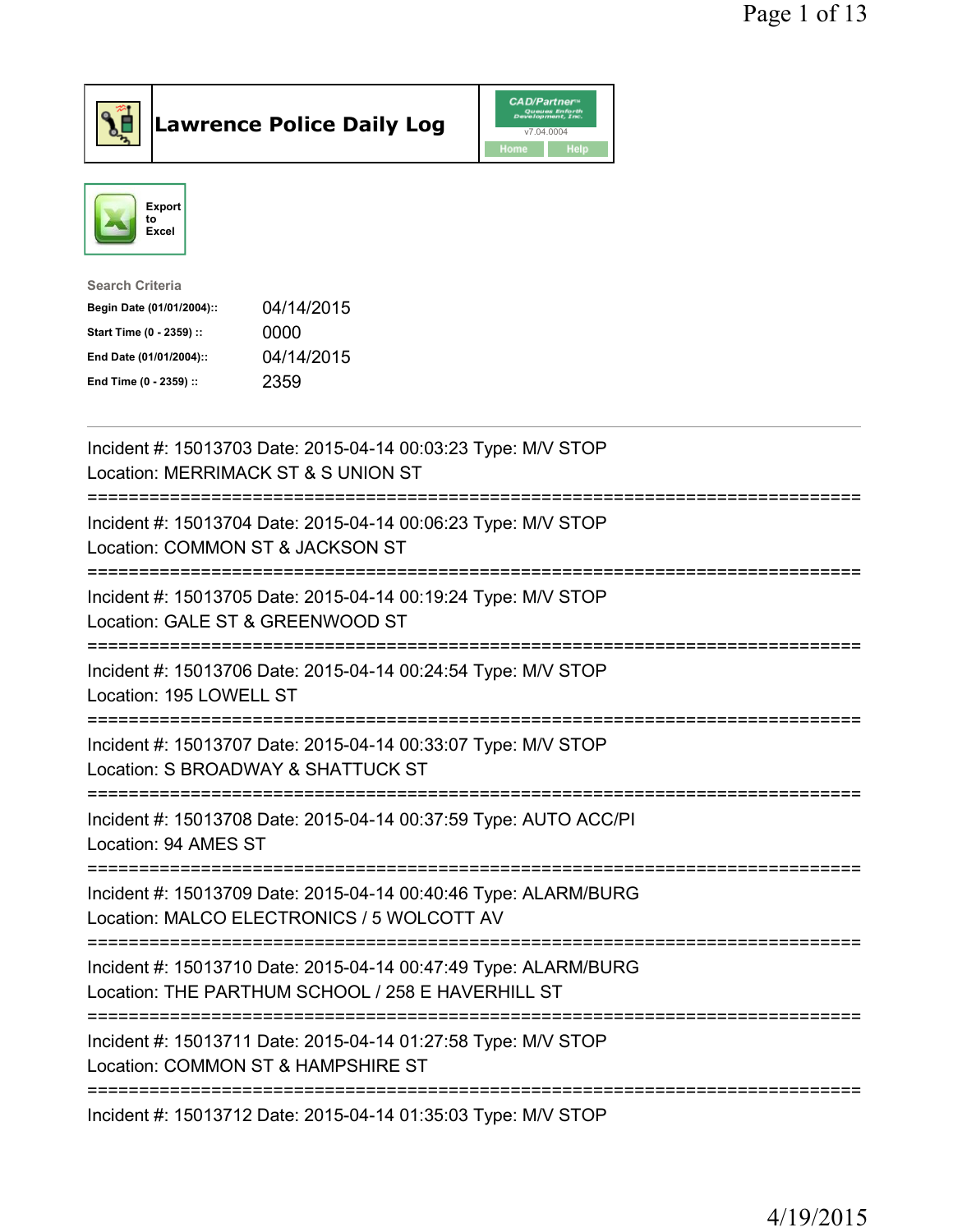Location: LAWRENCE ST & LOWELL ST =========================================================================== Incident #: 15013713 Date: 2015-04-14 01:38:49 Type: ALARM/BURG Location: GOMEZ MARKET / 294 PROSPECT ST =========================================================================== Incident #: 15013714 Date: 2015-04-14 02:12:41 Type: M/V STOP Location: COMMON ST & UNION ST =========================================================================== Incident #: 15013715 Date: 2015-04-14 02:15:40 Type: M/V STOP Location: CANAL ST & UNION ST =========================================================================== Incident #: 15013716 Date: 2015-04-14 02:36:16 Type: DISTURBANCE Location: 5 EASTON ST =========================================================================== Incident #: 15013717 Date: 2015-04-14 02:41:20 Type: M/V STOP Location: KING ST & VERMONT ST =========================================================================== Incident #: 15013718 Date: 2015-04-14 02:55:35 Type: M/V STOP Location: EHAVERHILL ST =========================================================================== Incident #: 15013719 Date: 2015-04-14 03:00:38 Type: M/V STOP Location: WITHROP AV =========================================================================== Incident #: 15013720 Date: 2015-04-14 03:01:31 Type: M/V STOP Location: LOWELL & AMES =========================================================================== Incident #: 15013721 Date: 2015-04-14 03:09:34 Type: M/V STOP Location: ESSEX ST =========================================================================== Incident #: 15013722 Date: 2015-04-14 03:10:22 Type: M/V STOP Location: 33 WINTHOP =========================================================================== Incident #: 15013723 Date: 2015-04-14 03:21:48 Type: M/V STOP Location: EASTON ST =========================================================================== Incident #: 15013724 Date: 2015-04-14 04:07:11 Type: FIRE Location: 176 OSGOOD ST =========================================================================== Incident #: 15013725 Date: 2015-04-14 04:36:48 Type: AUTO ACC/PI Location: 133 PARK ST =========================================================================== Incident #: 15013726 Date: 2015-04-14 04:38:53 Type: SUS PERS/MV Location: 139 BROOKFIELD ST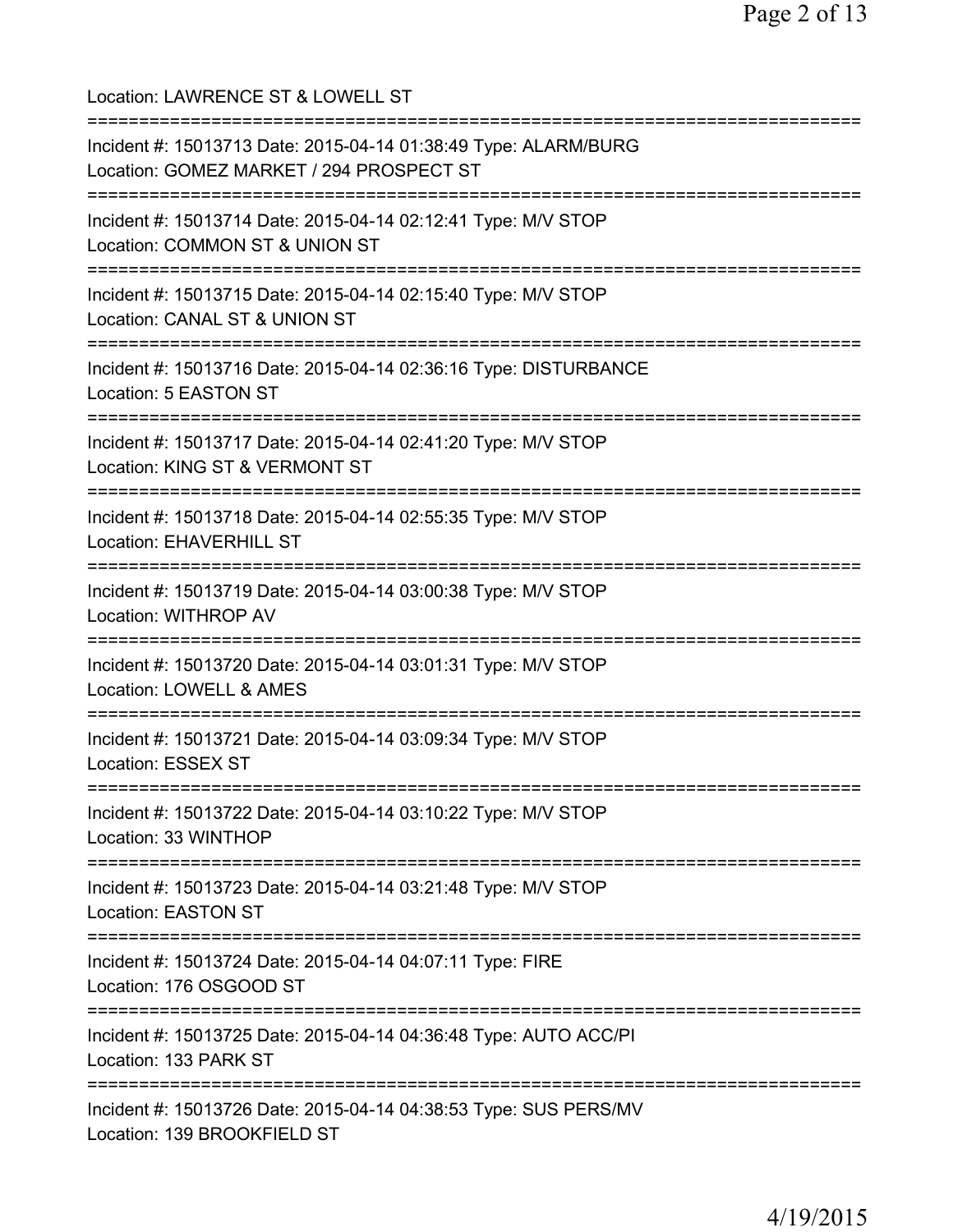| Incident #: 15013727 Date: 2015-04-14 05:29:19 Type: DISORDERLY<br>Location: 37 JUNIPER ST<br>====================<br>=================== |
|-------------------------------------------------------------------------------------------------------------------------------------------|
| Incident #: 15013728 Date: 2015-04-14 06:48:38 Type: AUTO ACC/PI<br>Location: 2 BENNINGTON ST                                             |
| Incident #: 15013729 Date: 2015-04-14 06:59:31 Type: MISSING PERS<br>Location: 131 BENNINGTON ST                                          |
| Incident #: 15013730 Date: 2015-04-14 07:16:31 Type: M/V STOP<br><b>Location: ANDOVER ST</b>                                              |
| Incident #: 15013731 Date: 2015-04-14 07:25:24 Type: M/V STOP<br>Location: ESSEX ST & FRANKLIN ST                                         |
| Incident #: 15013732 Date: 2015-04-14 07:47:51 Type: RAPE<br><b>Location: 1 GENERAL ST</b>                                                |
| Incident #: 15013733 Date: 2015-04-14 07:59:52 Type: CLOSE STREET<br>Location: ERVING AV & HAMPSHIRE ST                                   |
| Incident #: 15013734 Date: 2015-04-14 08:35:58 Type: CK WELL BEING<br>Location: 380 BROADWAY                                              |
| Incident #: 15013735 Date: 2015-04-14 08:45:37 Type: B&E/MV/PAST<br>Location: 27 PLATT ST                                                 |
| Incident #: 15013736 Date: 2015-04-14 08:59:10 Type: MEDIC SUPPORT<br>Location: 150 ARLINGTON ST                                          |
| Incident #: 15013737 Date: 2015-04-14 09:06:28 Type: KEEP PEACE<br>Location: 13 JORDAN ST                                                 |
| Incident #: 15013738 Date: 2015-04-14 09:23:24 Type: B&E/MV/PAST<br>Location: 550 BROADWAY                                                |
| Incident #: 15013739 Date: 2015-04-14 09:31:25 Type: STOL/MV/PAS<br><b>Location: HANCOCK ST</b>                                           |
| Incident #: 15013740 Date: 2015-04-14 09:41:45 Type: 209A/SERVE<br>Location: 60 KINGSTON ST                                               |
|                                                                                                                                           |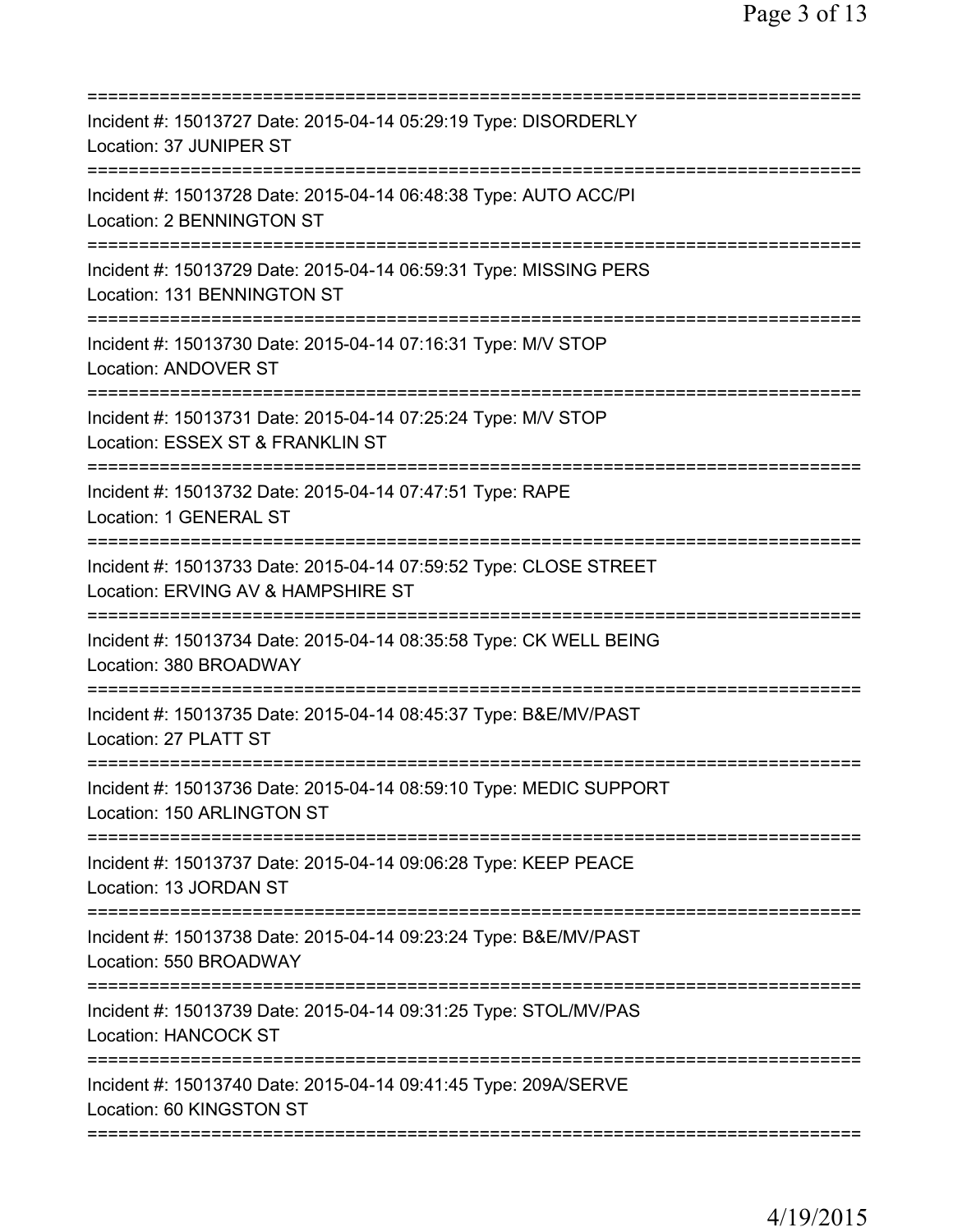| Incident #: 15013741 Date: 2015-04-14 09:52:24 Type: PARK & WALK<br>Location: BRADFORD ST & BROADWAY                                      |
|-------------------------------------------------------------------------------------------------------------------------------------------|
| Incident #: 15013742 Date: 2015-04-14 09:56:06 Type: AUTO ACC/NO PI<br>Location: 176 MAPLE ST                                             |
| Incident #: 15013743 Date: 2015-04-14 10:05:55 Type: M/V STOP<br>Location: BROADWAY & LOWELL ST                                           |
| Incident #: 15013744 Date: 2015-04-14 10:11:17 Type: CONFIS PROP<br>Location: PARTHUM SCHOOL / 255 E HAVERHILL ST                         |
| Incident #: 15013745 Date: 2015-04-14 10:12:45 Type: BUILDING CHK<br>Location: MERRIMACK ST & S BROADWAY                                  |
| Incident #: 15013746 Date: 2015-04-14 10:17:16 Type: PARK & WALK<br>Location: S UNION ST<br>=============================                 |
| Incident #: 15013747 Date: 2015-04-14 10:25:35 Type: M/V STOP<br>Location: BROADWAY & LOWELL ST<br>:===================<br>:============= |
| Incident #: 15013748 Date: 2015-04-14 10:26:15 Type: M/V STOP<br>Location: LAWRENCE ST & OAK ST                                           |
| Incident #: 15013749 Date: 2015-04-14 10:31:30 Type: 209A/SERVE<br>Location: 38 NORRIS ST                                                 |
| Incident #: 15013750 Date: 2015-04-14 10:42:36 Type: 209A/SERVE<br>Location: 79 SHAWSHEEN RD                                              |
| Incident #: 15013751 Date: 2015-04-14 10:52:58 Type: 209A/SERVE<br>Location: 13 PORTLAND ST                                               |
| Incident #: 15013752 Date: 2015-04-14 10:56:57 Type: WARRANT SERVE<br>Location: LAWRENCE HIGH SCHOOL / 233 HAVERHILL ST                   |
| Incident #: 15013754 Date: 2015-04-14 10:57:55 Type: 209A/SERVE<br>Location: 13 PROSPECT WY                                               |
| Incident #: 15013753 Date: 2015-04-14 10:57:59 Type: M/V STOP<br>Location: WENDYS / 55 HAMPSHIRE ST                                       |
| Incident #: 15013756 Date: 2015-04-14 11:02:53 Type: SUS PERS/MV                                                                          |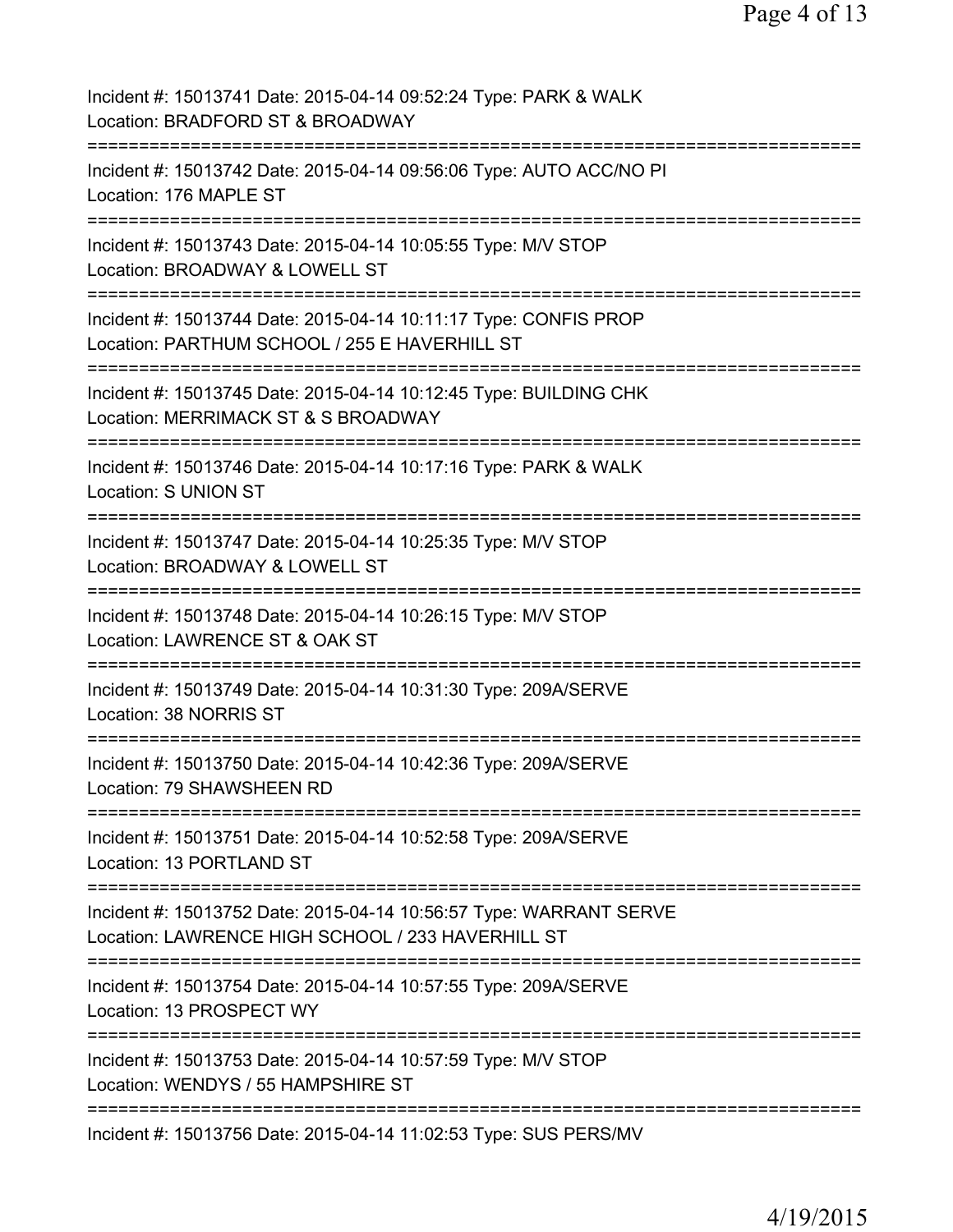Location: 110 WACHUSETTS AV =========================================================================== Incident #: 15013755 Date: 2015-04-14 11:05:33 Type: M/V STOP Location: BROADWAY & HAVERHILL ST =========================================================================== Incident #: 15013757 Date: 2015-04-14 11:22:02 Type: 209A/SERVE Location: 473 ESSEX ST #44 =========================================================================== Incident #: 15013758 Date: 2015-04-14 11:22:10 Type: GENERAL SERV Location: CHICO AUTO REPAIR / 121 WEST ST =========================================================================== Incident #: 15013759 Date: 2015-04-14 11:23:40 Type: STOL/MV/PAS Location: BAILEY ST & PHILLIPS ST =========================================================================== Incident #: 15013760 Date: 2015-04-14 11:31:21 Type: MEDIC SUPPORT Location: 379 HAVERHILL ST =========================================================================== Incident #: 15013761 Date: 2015-04-14 11:40:02 Type: BUILDING CHK Location: 270 CANAL ST =========================================================================== Incident #: 15013762 Date: 2015-04-14 11:44:40 Type: DISTURBANCE Location: MCDONALDS / 50 BROADWAY =========================================================================== Incident #: 15013763 Date: 2015-04-14 11:45:09 Type: HIT & RUN M/V Location: LAWRENCE ST & PARK ST =========================================================================== Incident #: 15013764 Date: 2015-04-14 11:49:09 Type: SUS PERS/MV Location: BROMFIELD ST & WALNUT ST =========================================================================== Incident #: 15013766 Date: 2015-04-14 11:50:30 Type: KEEP PEACE Location: 33 BIGELOW ST #3 =========================================================================== Incident #: 15013767 Date: 2015-04-14 11:51:08 Type: MEDIC SUPPORT Location: 53 BRADFORD ST FL 2NDFL =========================================================================== Incident #: 15013765 Date: 2015-04-14 11:51:41 Type: OFFICER ASSIS Location: CENTRE ST & SPRUCE ST =========================================================================== Incident #: 15013768 Date: 2015-04-14 11:55:17 Type: MAL DAMAGE Location: MCFARLIN CT & WATER ST =========================================================================== Incident #: 15013769 Date: 2015-04-14 12:22:05 Type: SUS PERS/MV Location: 205 BROADWAY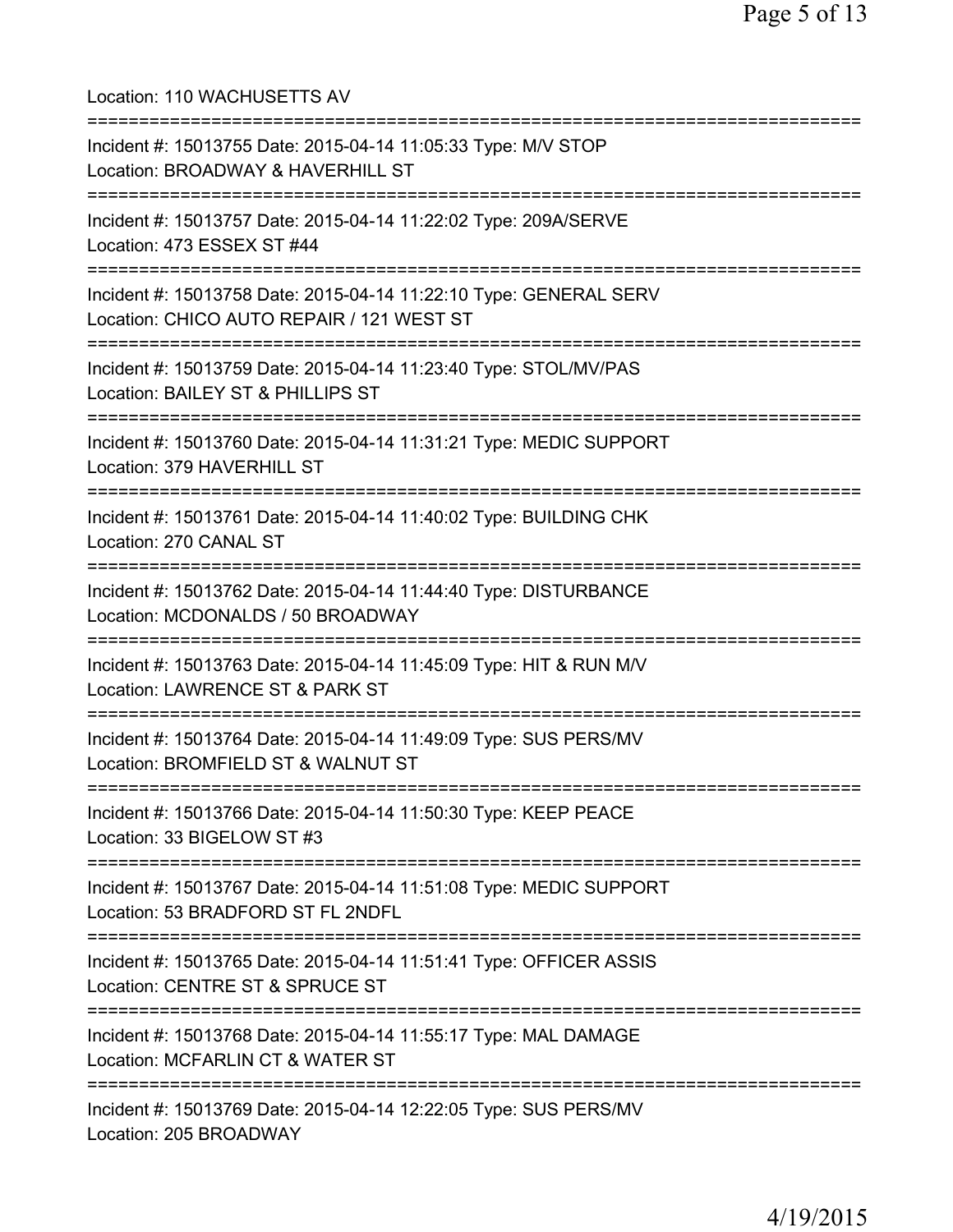| Incident #: 15013770 Date: 2015-04-14 12:33:10 Type: GENERAL SERV<br>Location: 205 BROADWAY                                                     |
|-------------------------------------------------------------------------------------------------------------------------------------------------|
| Incident #: 15013771 Date: 2015-04-14 12:34:09 Type: M/V STOP<br>Location: FRANKLIN ST & HAVERHILL ST                                           |
| Incident #: 15013772 Date: 2015-04-14 12:40:58 Type: DRUG VIO<br>Location: TRIPOLI BAKERY INC / 106 COMMON ST<br>============================== |
| Incident #: 15013773 Date: 2015-04-14 12:44:27 Type: SHOPLIFTING<br>Location: CVS PHARMACY / 205 S BROADWAY                                     |
| Incident #: 15013774 Date: 2015-04-14 12:55:28 Type: COURT DOC SERVE<br>Location: 243 S BROADWY #103                                            |
| Incident #: 15013775 Date: 2015-04-14 13:01:25 Type: INVEST CONT<br>Location: 90 LOWELL ST                                                      |
| Incident #: 15013776 Date: 2015-04-14 13:02:01 Type: PARK & WALK<br>Location: LORING ST & SALEM ST                                              |
| Incident #: 15013777 Date: 2015-04-14 13:02:52 Type: 209A/SERVE<br>Location: 53 BROOKFIELD ST                                                   |
| Incident #: 15013778 Date: 2015-04-14 13:03:41 Type: 209A/SERVE<br>Location: 37 WILMOT ST                                                       |
| ================<br>Incident #: 15013779 Date: 2015-04-14 13:04:00 Type: M/V STOP<br>Location: COMMON ST & LAWRENCE ST                          |
| Incident #: 15013780 Date: 2015-04-14 13:07:55 Type: M/V STOP<br>Location: HAVERHILL ST & JACKSON ST                                            |
| Incident #: 15013781 Date: 2015-04-14 13:09:43 Type: 209A/SERVE<br>Location: 405 ANDOVER FL 2R                                                  |
| Incident #: 15013782 Date: 2015-04-14 13:10:18 Type: M/V STOP<br>Location: LORING ST & SALEM ST                                                 |
| Incident #: 15013783 Date: 2015-04-14 13:13:21 Type: DISTURBANCE<br>Location: 8 ROLLINS ST                                                      |
|                                                                                                                                                 |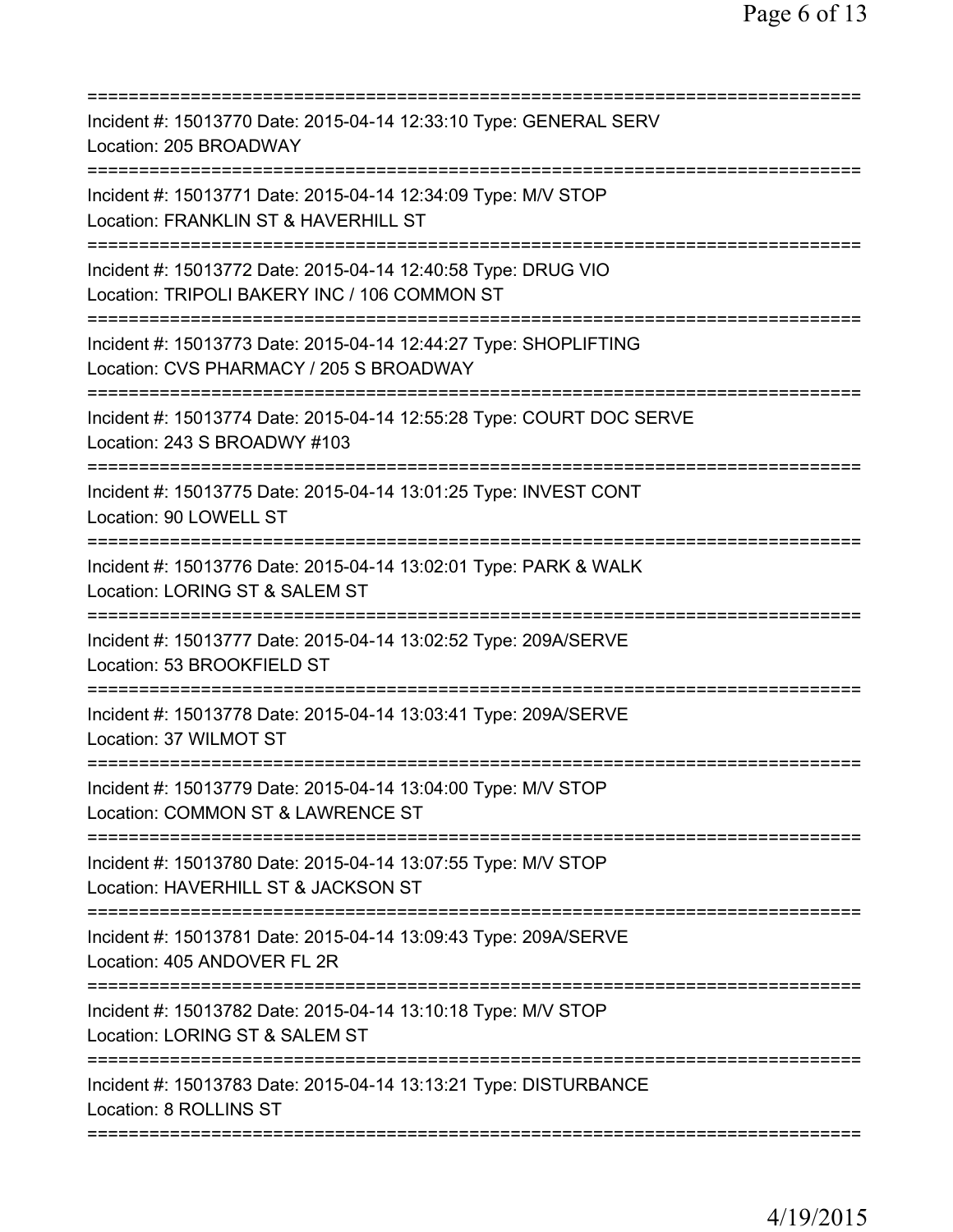| Incident #: 15013784 Date: 2015-04-14 13:14:31 Type: MEDIC SUPPORT<br>Location: LHS / 70 N PARISH RD           |
|----------------------------------------------------------------------------------------------------------------|
| Incident #: 15013785 Date: 2015-04-14 13:19:38 Type: M/V STOP<br>Location: LORING ST & SALEM ST                |
| Incident #: 15013786 Date: 2015-04-14 13:22:59 Type: FRAUD<br>Location: 0 PLEASANT TER #B                      |
| Incident #: 15013787 Date: 2015-04-14 13:31:33 Type: M/V STOP<br>Location: LORING ST & SALEM ST                |
| Incident #: 15013788 Date: 2015-04-14 13:34:32 Type: LARCENY/PAST<br>Location: 426 RIVERSIDE DR                |
| Incident #: 15013789 Date: 2015-04-14 13:47:25 Type: M/V STOP<br>Location: LORING ST & SALEM ST                |
| Incident #: 15013790 Date: 2015-04-14 13:47:52 Type: MAL DAMAGE<br>Location: 128 CROSS ST                      |
| Incident #: 15013791 Date: 2015-04-14 13:56:11 Type: M/V STOP<br>Location: 83 EVERETT ST                       |
| :==============<br>Incident #: 15013792 Date: 2015-04-14 13:56:57 Type: BUILDING CHK<br>Location: 72 HAWLEY ST |
| Incident #: 15013793 Date: 2015-04-14 14:03:02 Type: RECOV/STOL/MV<br>Location: 161 S UNION ST                 |
| Incident #: 15013794 Date: 2015-04-14 14:17:29 Type: FIGHT<br>Location: 70 N PARISH RD                         |
| Incident #: 15013795 Date: 2015-04-14 14:18:46 Type: M/V STOP<br>Location: 52 EVERETT ST                       |
| Incident #: 15013796 Date: 2015-04-14 14:19:17 Type: SUS PERS/MV<br>Location: BRADFORD ST & BROADWAY           |
| Incident #: 15013797 Date: 2015-04-14 14:22:46 Type: SUICIDE ATTEMPT<br>Location: 247 FARNHAM ST FL 2ND        |
| Incident #: 15013798 Date: 2015-04-14 14:24:41 Type: MV/BLOCKING                                               |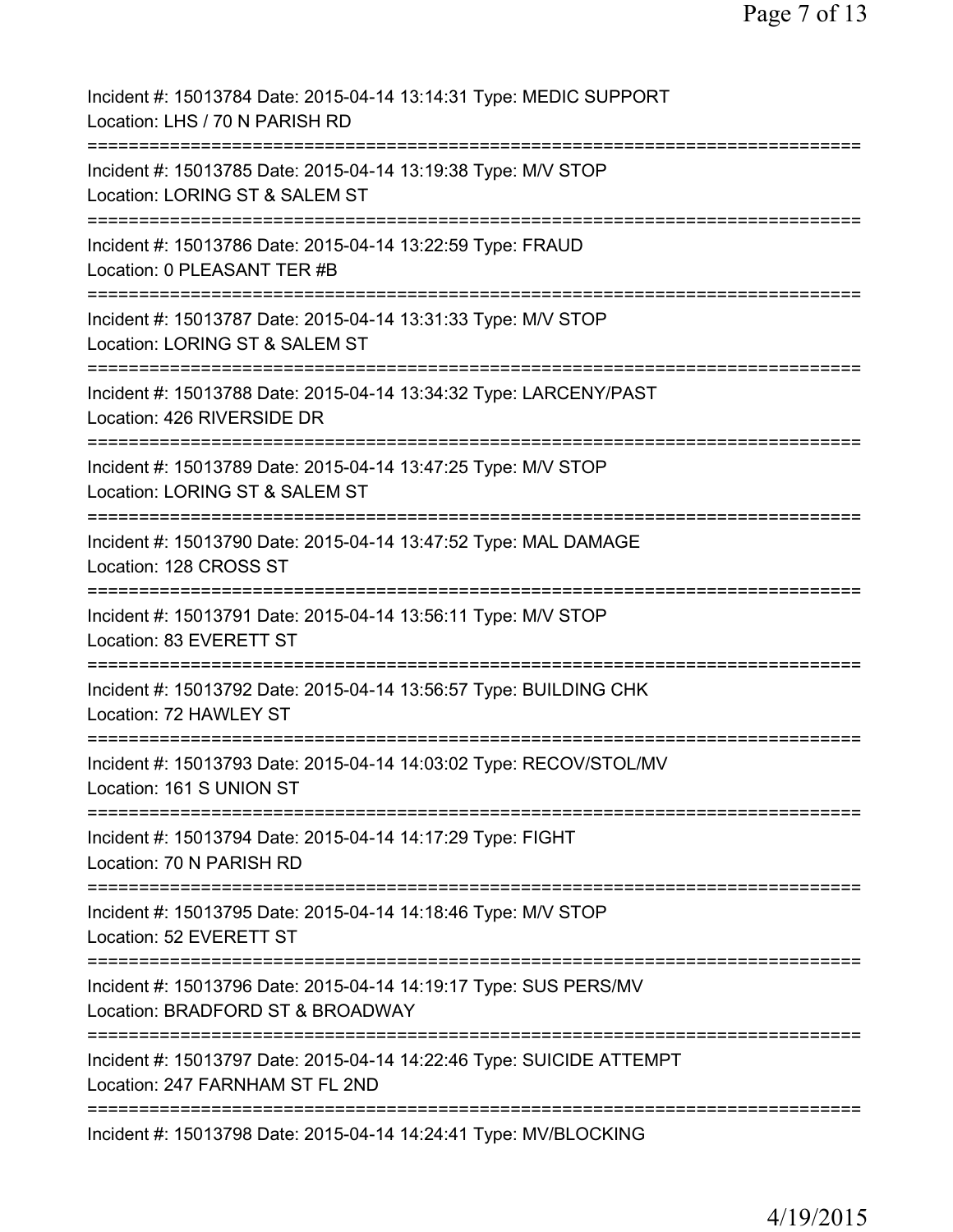Location: 95 SPRINGFIELD ST =========================================================================== Incident #: 15013799 Date: 2015-04-14 14:29:23 Type: SEARCHWARRANT Location: 9 MERRIMACK VIEW CT =========================================================================== Incident #: 15013800 Date: 2015-04-14 14:35:10 Type: MAN DOWN Location: 34 HAVERHILL ST =========================================================================== Incident #: 15013801 Date: 2015-04-14 14:59:30 Type: AUTO ACC/NO PI Location: JACKSON CT & JACKSON ST =========================================================================== Incident #: 15013802 Date: 2015-04-14 15:11:01 Type: M/V STOP Location: WINTHROP AV =========================================================================== Incident #: 15013803 Date: 2015-04-14 15:27:00 Type: FIGHT Location: 21 SHAWSHEEN RD =========================================================================== Incident #: 15013804 Date: 2015-04-14 15:30:58 Type: FIGHT Location: 19 N PARISH RD =========================================================================== Incident #: 15013805 Date: 2015-04-14 15:41:47 Type: DRUG VIO Location: 55 DANA ST =========================================================================== Incident #: 15013806 Date: 2015-04-14 15:43:46 Type: SUS PERS/MV Location: 205 BROADWAY =========================================================================== Incident #: 15013807 Date: 2015-04-14 15:53:04 Type: SUS PERS/MV Location: 17 PLATT ST =========================================================================== Incident #: 15013808 Date: 2015-04-14 15:56:37 Type: ALARM/BURG Location: MEAS RESD / 26 HOLTON ST =========================================================================== Incident #: 15013809 Date: 2015-04-14 16:02:26 Type: DRUG OVERDOSE Location: 1 TREMONT ST =========================================================================== Incident #: 15013810 Date: 2015-04-14 16:12:07 Type: INVESTIGATION Location: 73 EXETER ST FL 3RD =========================================================================== Incident #: 15013811 Date: 2015-04-14 16:15:03 Type: DOMESTIC/PROG Location: 48 KINGSTON ST FL 3 =========================================================================== Incident #: 15013812 Date: 2015-04-14 16:21:12 Type: M/V STOP Location: 35 CROSS ST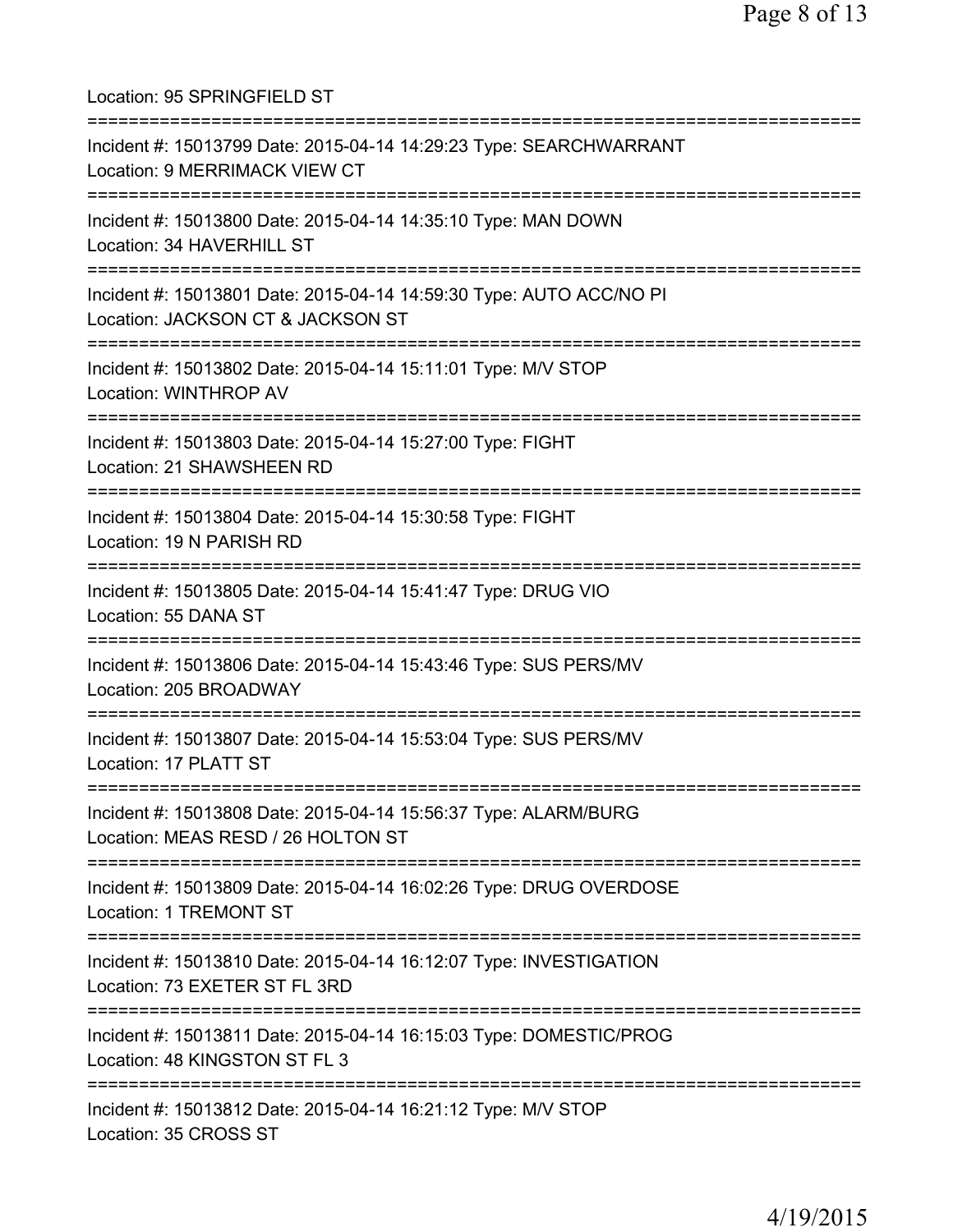| Incident #: 15013813 Date: 2015-04-14 16:29:33 Type: M/V STOP<br>Location: 158 JACKSON ST                       |
|-----------------------------------------------------------------------------------------------------------------|
| Incident #: 15013814 Date: 2015-04-14 16:30:10 Type: 209A/VIOLATION<br>Location: 419 HOWARD ST                  |
| Incident #: 15013815 Date: 2015-04-14 16:31:33 Type: AUTO ACC/NO PI<br>Location: GRAINGER / 121 MARSTON ST      |
| Incident #: 15013817 Date: 2015-04-14 16:35:57 Type: AUTO ACC/NO PI<br>Location: 101 MYRTLE ST                  |
| Incident #: 15013816 Date: 2015-04-14 16:36:16 Type: RECOV/STOL/MV<br>Location: 92 BROADWAY                     |
| Incident #: 15013818 Date: 2015-04-14 16:40:37 Type: B&E/MV/PAST<br>Location: 63 AMHERST ST                     |
| Incident #: 15013819 Date: 2015-04-14 16:43:08 Type: MEDIC SUPPORT<br>Location: 286 BROADWAY                    |
| Incident #: 15013820 Date: 2015-04-14 16:51:32 Type: LIC PLATE STO<br>Location: ERVING AV & SARATOGA ST         |
| Incident #: 15013822 Date: 2015-04-14 16:57:30 Type: COURT DOC SERVE<br>Location: BREAD + ROSES / 58 NEWBURY ST |
| Incident #: 15013821 Date: 2015-04-14 16:57:43 Type: SUS PERS/MV<br>Location: AMES ST & YALE ST                 |
| Incident #: 15013823 Date: 2015-04-14 17:27:40 Type: GUN CALL<br>Location: MALAYA'S / 2 NEWBURY ST              |
| Incident #: 15013824 Date: 2015-04-14 17:35:25 Type: RECOV/STOL/MV<br>Location: 33 BODWELL ST                   |
| Incident #: 15013825 Date: 2015-04-14 17:38:45 Type: SUS PERS/MV<br>Location: VOLTEK / 100 SHEPARD ST           |
| Incident #: 15013826 Date: 2015-04-14 17:40:12 Type: FRAUD<br>Location: 26 SALEM ST FL 3                        |
|                                                                                                                 |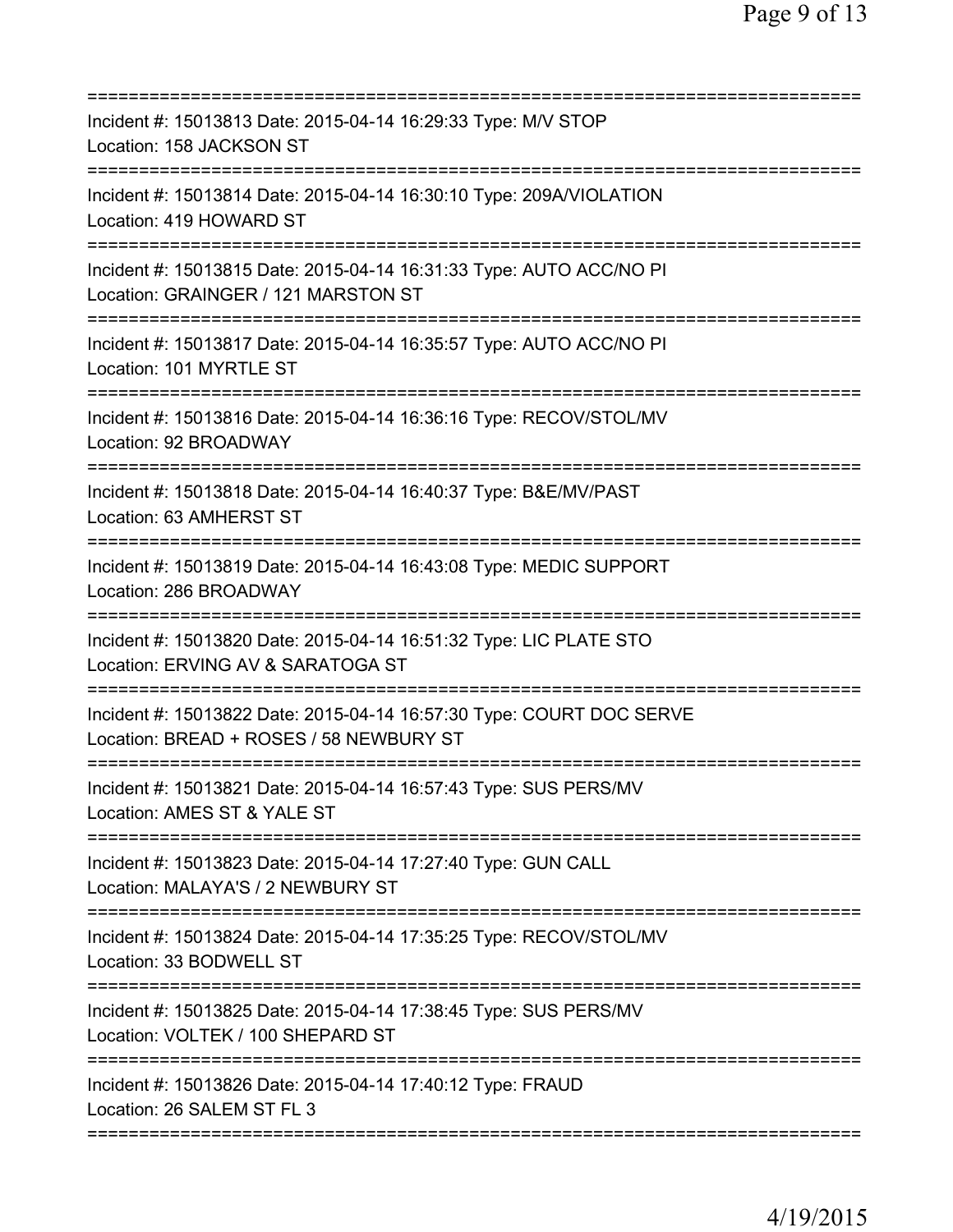| Incident #: 15013827 Date: 2015-04-14 17:47:22 Type: VIO 209A<br>Location: 419 HOWARD ST                                                        |
|-------------------------------------------------------------------------------------------------------------------------------------------------|
| =====================================<br>Incident #: 15013828 Date: 2015-04-14 17:56:32 Type: ANIMAL COMPL<br>Location: 107 UNION ST FL 3       |
| Incident #: 15013831 Date: 2015-04-14 18:29:50 Type: LARCENY/PROG<br>Location: 19 OXFORD ST                                                     |
| Incident #: 15013829 Date: 2015-04-14 18:30:18 Type: DOMESTIC/PROG<br>Location: 16 SPRINGFIELD ST FL 2                                          |
| Incident #: 15013830 Date: 2015-04-14 18:31:57 Type: M/V STOP<br><b>Location: CENTRAL BRIDGE</b>                                                |
| Incident #: 15013832 Date: 2015-04-14 18:33:11 Type: DISORDERLY<br>Location: 13 MAGINNIS AV                                                     |
| Incident #: 15013833 Date: 2015-04-14 18:41:37 Type: MAL DAMG PROG<br>Location: 495 HAMPSHIRE ST                                                |
| Incident #: 15013834 Date: 2015-04-14 18:44:25 Type: DISTURBANCE<br>Location: LAWRENCE ST & LOWELL ST                                           |
| ============================<br>-------------<br>Incident #: 15013835 Date: 2015-04-14 18:46:53 Type: CK WELL BEING<br>Location: 33 MAGNOLIA ST |
| Incident #: 15013836 Date: 2015-04-14 18:57:47 Type: ALARM/BURG<br>Location: RESD; LISA BERNETTE978-687-0782 / 84 WARREN ST                     |
| Incident #: 15013837 Date: 2015-04-14 19:19:33 Type: M/V STOP<br>Location: E HAVERHILL ST & HAMILTON ST                                         |
| Incident #: 15013838 Date: 2015-04-14 19:20:49 Type: LARCENY/PAST<br>Location: 141 AMESBURY ST                                                  |
| Incident #: 15013839 Date: 2015-04-14 19:26:29 Type: SUS PERS/MV<br>Location: 5 SUMMIT AV                                                       |
| Incident #: 15013840 Date: 2015-04-14 19:29:15 Type: SUS PERS/MV<br>Location: 210 ABBOTT ST                                                     |
| Incident #: 15013841 Date: 2015-04-14 19:53:57 Type: M/V STOP                                                                                   |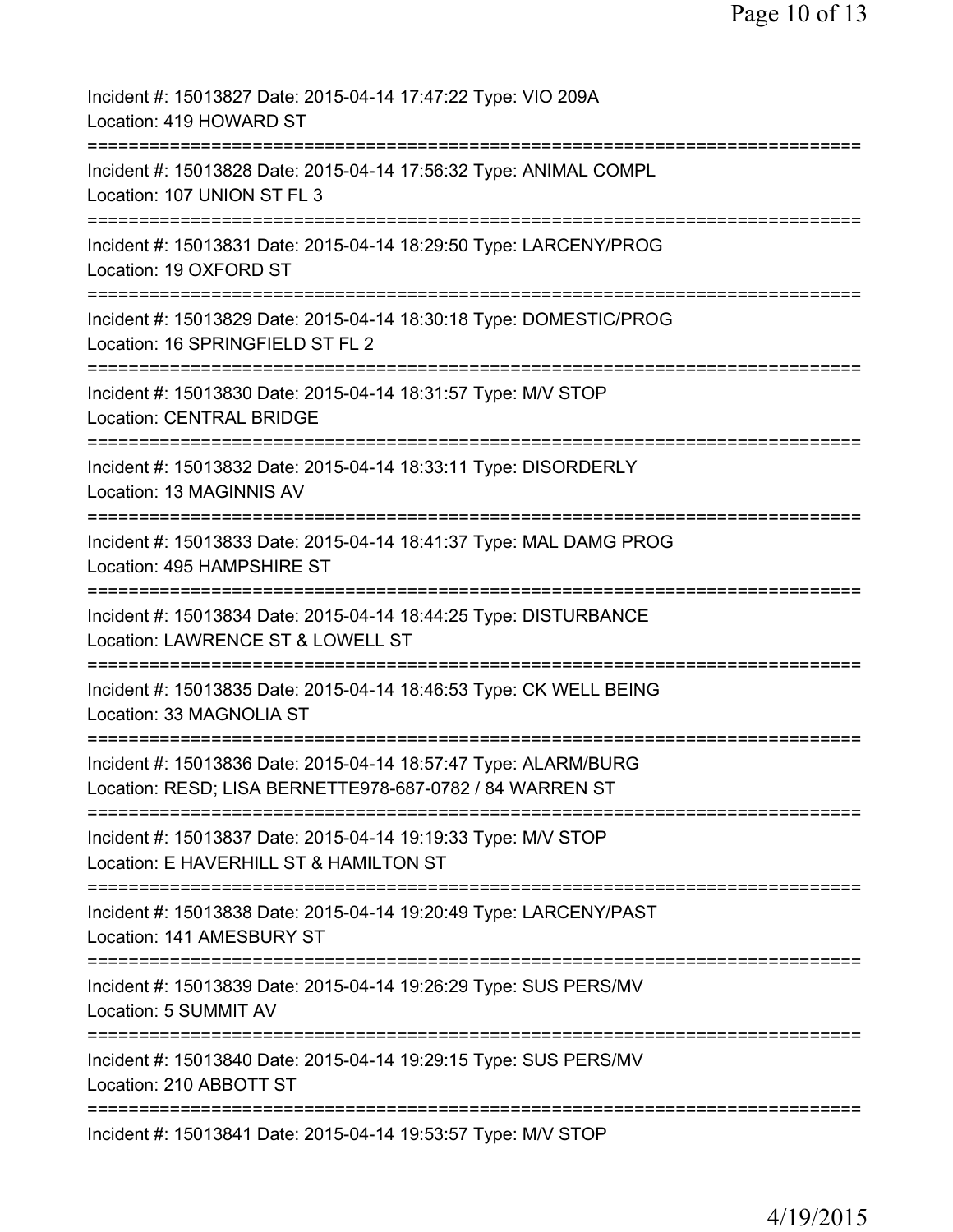Location: S UNION ST & SPRINGFIELD ST =========================================================================== Incident #: 15013842 Date: 2015-04-14 19:58:23 Type: M/V STOP Location: BROADWAY & DAISY ST =========================================================================== Incident #: 15013843 Date: 2015-04-14 19:58:55 Type: DISTURBANCE Location: 36 BRADFORD ST =========================================================================== Incident #: 15013844 Date: 2015-04-14 20:07:36 Type: B&E/PAST Location: 142 CHESTER ST =========================================================================== Incident #: 15013845 Date: 2015-04-14 20:13:40 Type: NOTIFICATION Location: 35 SAVOIE AV =========================================================================== Incident #: 15013846 Date: 2015-04-14 20:19:20 Type: DOMESTIC/PROG Location: 349 ESSEX ST #5B =========================================================================== Incident #: 15013847 Date: 2015-04-14 20:22:55 Type: MAL DAMAGE Location: 142-144 CHESTER ST #FRONT FL 1 =========================================================================== Incident #: 15013848 Date: 2015-04-14 20:53:20 Type: M/V STOP Location: LOWELL & FRANKLIN =========================================================================== Incident #: 15013849 Date: 2015-04-14 20:56:33 Type: A&B D/W/ PROG Location: 198 BRUCE ST =========================================================================== Incident #: 15013850 Date: 2015-04-14 21:13:33 Type: ANIMAL COMPL Location: HIGHGATE ST & RESERVOIR ST =========================================================================== Incident #: 15013851 Date: 2015-04-14 21:39:36 Type: MAL DAMAGE Location: 6 COLBY ST =========================================================================== Incident #: 15013852 Date: 2015-04-14 21:48:01 Type: M/V STOP Location: S UNION ST & SPRINGFIELD ST =========================================================================== Incident #: 15013853 Date: 2015-04-14 21:52:08 Type: KEEP PEACE Location: 232 SALEM ST FL 1 =========================================================================== Incident #: 15013854 Date: 2015-04-14 21:55:27 Type: LOUD NOISE Location: HAFFNER'S GAS STATION / 69 PARKER ST =========================================================================== Incident #: 15013855 Date: 2015-04-14 22:19:45 Type: SUS PERS/MV Location: 235 JACKSON ST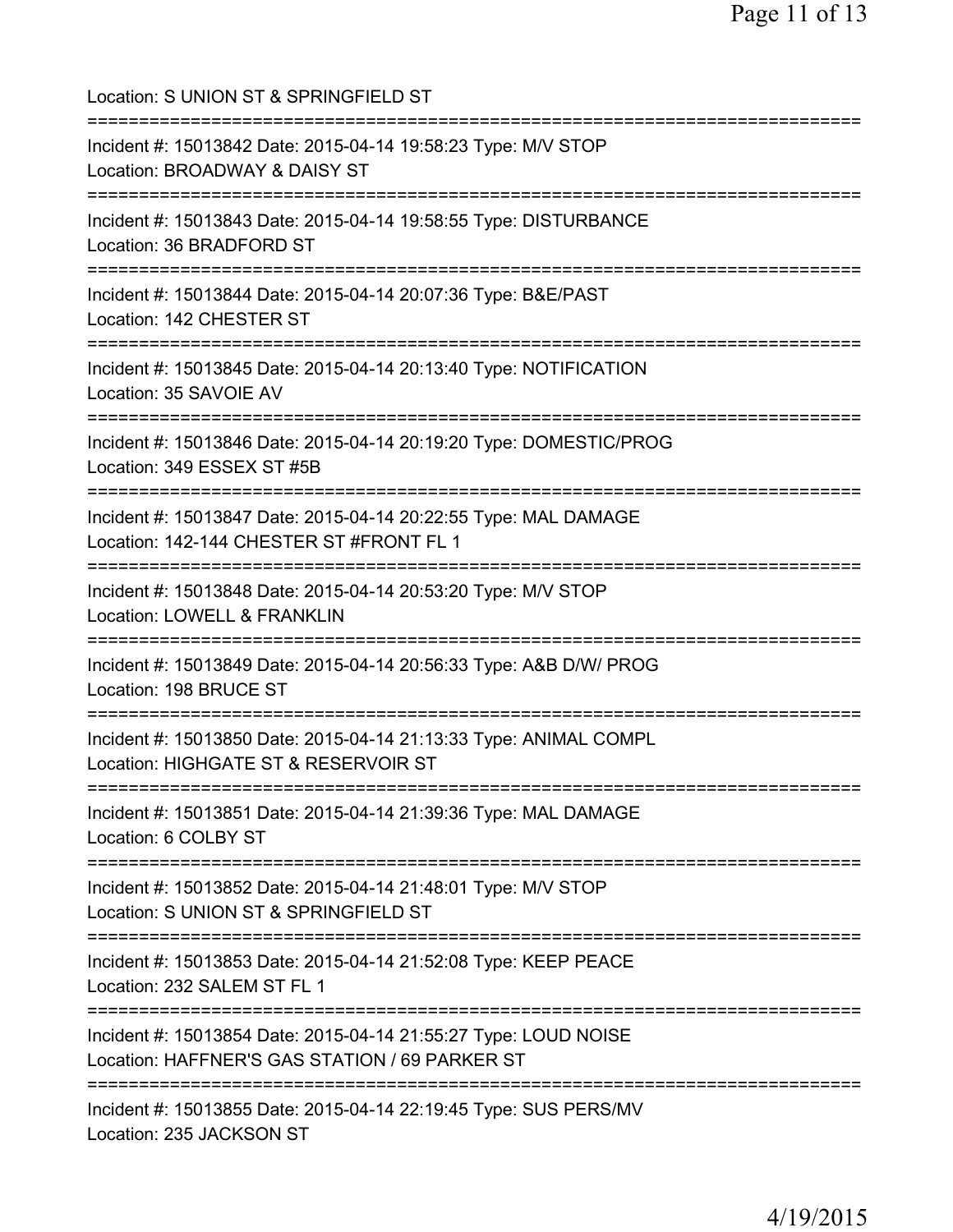| Incident #: 15013856 Date: 2015-04-14 22:24:18 Type: SHOTS FIRED<br>Location: 69 PARKER ST                                                    |
|-----------------------------------------------------------------------------------------------------------------------------------------------|
| Incident #: 15013857 Date: 2015-04-14 22:30:42 Type: M/V STOP<br>Location: S BROADWAY & SALEM ST                                              |
| Incident #: 15013858 Date: 2015-04-14 22:35:55 Type: M/V STOP<br>Location: ANDOVER ST & WINTHROP AV                                           |
| Incident #: 15013859 Date: 2015-04-14 22:45:25 Type: M/V STOP<br>Location: 69 WINTHROP AV                                                     |
| Incident #: 15013860 Date: 2015-04-14 22:47:29 Type: M/V STOP<br><b>Location: BLANCHARD ST</b>                                                |
| Incident #: 15013861 Date: 2015-04-14 22:48:32 Type: ALARMS<br>Location: 5 WOLCOTT AV<br>======================================               |
| Incident #: 15013862 Date: 2015-04-14 22:53:33 Type: DISTURBANCE<br>Location: 220 MERRIMACK ST #218<br>============<br>====================== |
| Incident #: 15013863 Date: 2015-04-14 23:05:45 Type: FIGHT<br>Location: BENNINGTON ST & PARK ST                                               |
| Incident #: 15013864 Date: 2015-04-14 23:16:14 Type: M/V STOP<br>Location: CROSS ST & MANCHESTER ST                                           |
| Incident #: 15013865 Date: 2015-04-14 23:20:01 Type: ANIMAL COMPL<br>Location: FLORENCE AV & HAVERHILL ST                                     |
| Incident #: 15013866 Date: 2015-04-14 23:25:29 Type: MEDIC SUPPORT<br>Location: 77 WARREN ST FL 1                                             |
| Incident #: 15013867 Date: 2015-04-14 23:42:37 Type: M/V STOP<br>Location: S BROADWAY                                                         |
| Incident #: 15013868 Date: 2015-04-14 23:56:59 Type: M/V STOP<br>Location: BROADWAY & CONCORD ST                                              |
|                                                                                                                                               |

498 record(s)